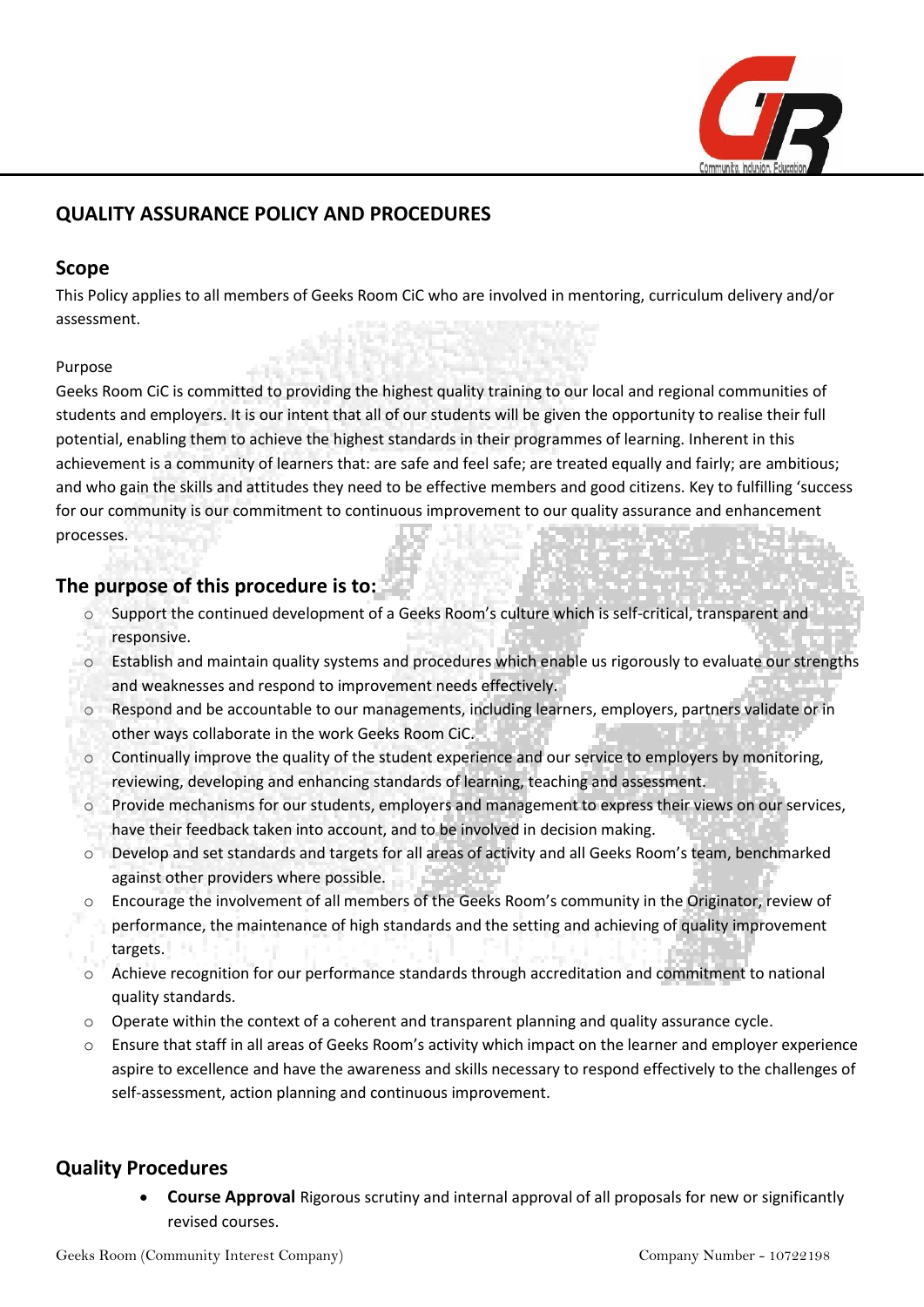- **Curriculum Resource Modelling** Rigorous scrutiny and resource approval of the curriculum offer for the academic year.
- **Planning Documentation and Student Information** Student resources the course team should ensure that each learner undertakes an induction and is taken through available resources at the start of their course. This is designed to help learners understand how the Geeks Room can support their learning. This should contains information about Geeks Room CiC, what we expect from them, and most importantly, what they can expect from the Geeks Room CiC.

The following planning documentation is expected:

- Schemes of work detailing the structure, organisation and sequence of subject content, teaching activities and assessment for a unit or qualification.
- Lesson plans detailing the content, sequence of activities and resources in an individual lesson.
- Group profiles to provide an overview of student starting points (Entry Level, Level 1 ICT, ITQ etc.), targets, additional learning support and other information to support student progression and achievement.
- Student Trackers to provide an overview of student attendance and progress.
- Individual Personal Plans and Tutorial Reviews the mentor will establish and maintain an Individual personal Plan (iPP) and hold one to one mentoring review sessions on a termly basis with each learner. The purpose of one-to-one tutorials is to help support learners through their studies; motivating learners and enabling them to achieve their potential, whilst enjoying their time at the Geeks Room. Where students are identified at risk of failing or withdrawing, a cause for concern meeting is convened and actions agreed. Collaborative working will be required where students have special educational needs and/or there is an EHCP in place to ensure individual needs and academic outcomes are met.

### **Course Files**

A Staff Course File is kept by course teams for each individual course or groups of courses, as appropriate. This contains details of the quality assurance systems and procedures as well as course details, information and records.

#### **Learning Walks**

Learning walks are unannounced. Up to 2 learning walks are identified Geeks Room meetings. Management may accompany the Centre Manager. Learning walks provide a snapshot of the mentoring and learning performance in a session, are developmental in nature and ungraded. Brief verbal feedback is provided to the mentor. A written summary of strengths and areas for development for the full curriculum area is reported in the following quality summit documentation. Learning walks may also be carried out on junior mentors and volunteers These will be conducted in accordance with the Learning Walk Guidance for Learning Support Assistants.

### **Observations of Teaching, Learning and Assessment**

All mentoring and instructional members are included in the teaching and learning observation cycle, including Adult and Community Learning. Geeks Room CiC will endeavour to observe all mentors annually and the teaching and learning observation will be graded. The aim of the observation cycle is to contribute to the continuous improvement in the performance of mentors/volunteers across Geeks Room CiC. It also helps to ensure that individuals are provided with a positive learning experience, through promoting and supporting reflective practice and the developmental aspects of teaching, learning and assessing. It is also one of the key sources of evidence underpinning the Geeks Room's self-assessment process. Observations of mentoring, learning and assessment will be conducted in accordance with Guidance.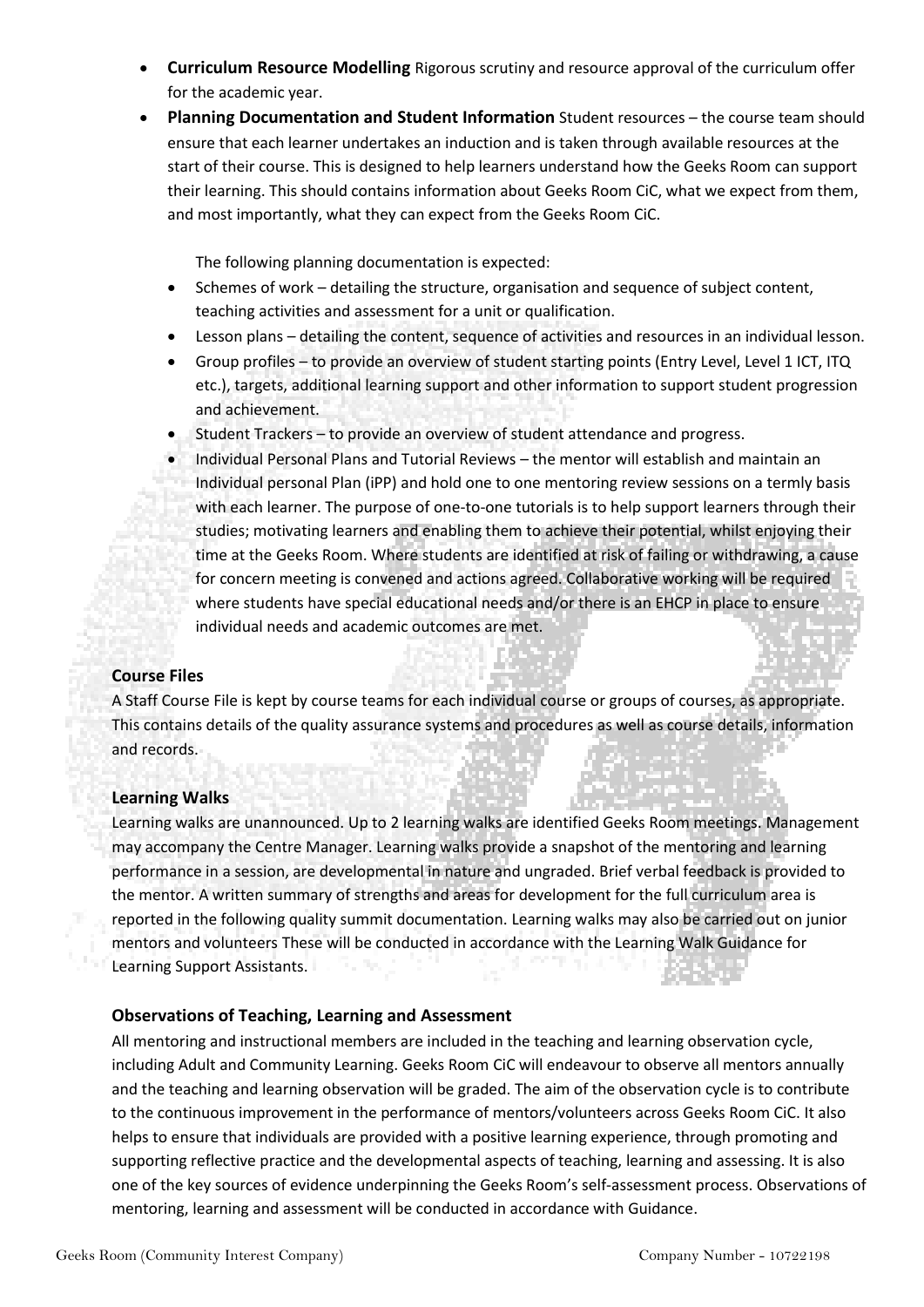#### **Subject Reviews**

Subject reviews are meetings that are held termly that normally involve mentors in a subject area with the Curriculum Team Leader/Centre manager and the Head of Management. The aim is to review and evaluate course performance in-year. A standard template is provided for completion that is aligned to the Education Inspection Framework. Discussions also take place on student progress and trackers are updated.

#### **Quality Summits**

Quality summit meetings are carried out by the Centre Manager or Head of Management with the Curriculum Team Leader, Mentors or Subject Mentors supported by their Senior Mentors to self-assess the performance of curriculum areas on a termly basis. Supporting documentation may subject reviews, updated student trackers, the QIR and quality improvement plans.

#### **Self-Assessment Report (SAR)**

The production of annual self-assessment reports (SAR) and quality improvement plans at Curriculum Team Leader level forms the basis for the Geeks Room's annual self-assessment. The curriculum SAR is subject to a scrutiny panel with managements to confirm the narrative and grades awarded. An executive summary SAR and quality improvement plan drawing together the curriculum SAR is produced by the Head of Management. This is approved by the Centre Manager.

#### **Courses with Serious Concerns**

The performance of individual courses is considered by the Geek's room Management Team. Courses that are underperforming are identified. There are two levels of concern: amber or red. For courses designated amber, a series of meetings take place, chaired by the Head of Management with the Course Leader, accompanied by the Curriculum Team Leader. For courses designated red, a series of meetings take place, chaired by the Head of Management with the Course Leader. An action plan is agreed to secure improvement at the first meeting. Progress against the action plan is monitored through subsequent meetings. Reports on Courses with Serious Concerns are provided to the Centre manager who will act as Quality and Standards representative on a termly basis.

#### **Student Voice**

Geeks View which gives every student a voice. Students' views will be sought at scheduled times throughout the year by means of student surveys, learner focus groups and forums. The student complaints procedure outlines the actions to be taken in the event of a complaint from a student about Geeks Room's services.

#### **Employer Voice**

Employers are invited to provide feedback through the Employer Survey, meetings. Employers provide feedback to management and are invited to Employer Open Events and other meetings as appropriate.

#### **Subcontractors**

Regular meetings and consistent processes of quality assurance to ensure students are benefitting from high-quality training and assessment and complying with the Sub-Contracted Agreement in place.

#### **Internal Quality Assurance**

A consistent process of internal verification/moderation for all course provision in accordance with the Geeks Room's Internal Quality Assurance Policy.